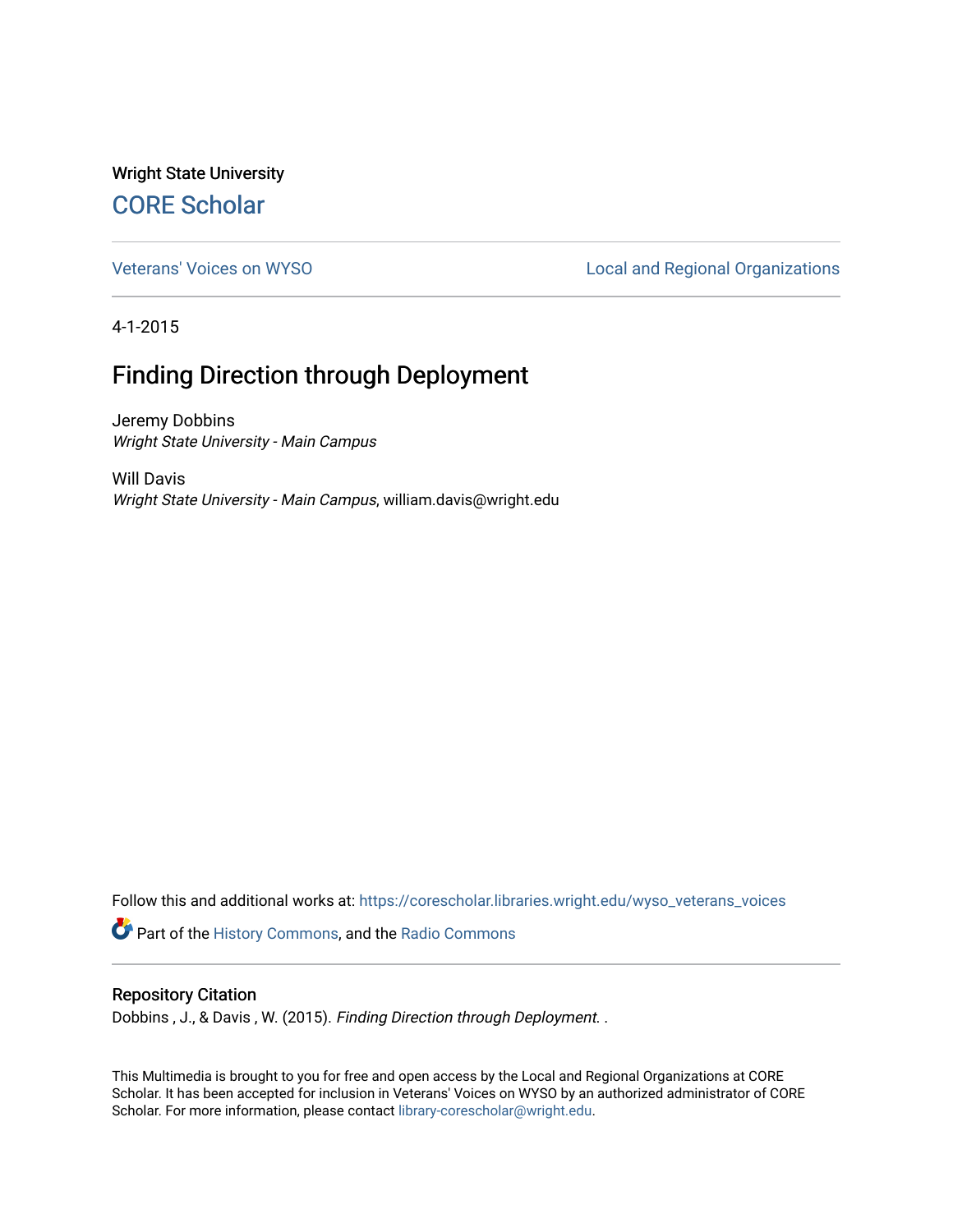## **Finding Direction Through Deployment by Jeremy Dobbins**

Sometimes men and women find their direction in life as a result of their military service. This is true for Harold Wright. Today, Harold is an award-winning poet and translator of the Japanese language. But this isn't the direction Harold expected his life to take when he joined the Navy long ago. A last-minute job assignment changed everything.

Harold Wright is the son of a third generation Appalachian coal miner, turned carpenter. He graduated from Northridge High School in 1949. A year later, the Korean War began and Harold decided to join the Navy with a friend, thinking they'd go to war together. But they were quickly separated and Harold was made a Seabee, a member of a land based naval construction battalion. He was even more surprised to learn that rather than going to Korea, he'd be going to Japan.

"We already fought those people in a War, I don't know why we're going to Japan!" says Harold recalling his early reaction to his assignment. "But when I got off the troop ship, went down the ladder with my sea bag on my shoulder, and went to shore, there was two carpenters there building a handmade boat. They had their saws, plains and hand tools. My dad was a carpenter, my uncles are carpenters, but those two Japanese were doing work that I knew no one in my family could do. They were really skilled at it. And so I went up to them and was like, 'Oh, that's really good, that's amazing,' and they just jibber jabber at me. They couldn't speak English, and I couldn't speak Japanese. And the thought hit me right then: these Japanese have something to teach me, but I don't know what it is, I don't know what it is until I learn this language."

When he arrived at the base, Harold was put in charge of the library.

"My duties were basically to order books and check out books, but what I really did was study Japanese," says Harold, who fell in love with Japanese culture. He recalls a defining moment during his time there.

"I was standing out by a river one time writing a poem and looking at the river, looking at the bamboo, and writing a poem, and a drunken construction worker came down the road. He was really drunk, and he just staggered over and said, 'What are you doing there.' I thought, Oh God, 'Writing a poem.' If this was Dayton, Ohio, he would beat up on me, I know that. He said, 'Give me that notebook. Haiku!' He wrote a haiku, the drunken construction worker wrote a haiku. I thought, this is a cultured country, I like it over here."

After completing his military service, Harold decided to use his GI bill benefit to continue studying Japanese Language and Literature. He became the first member of his family to